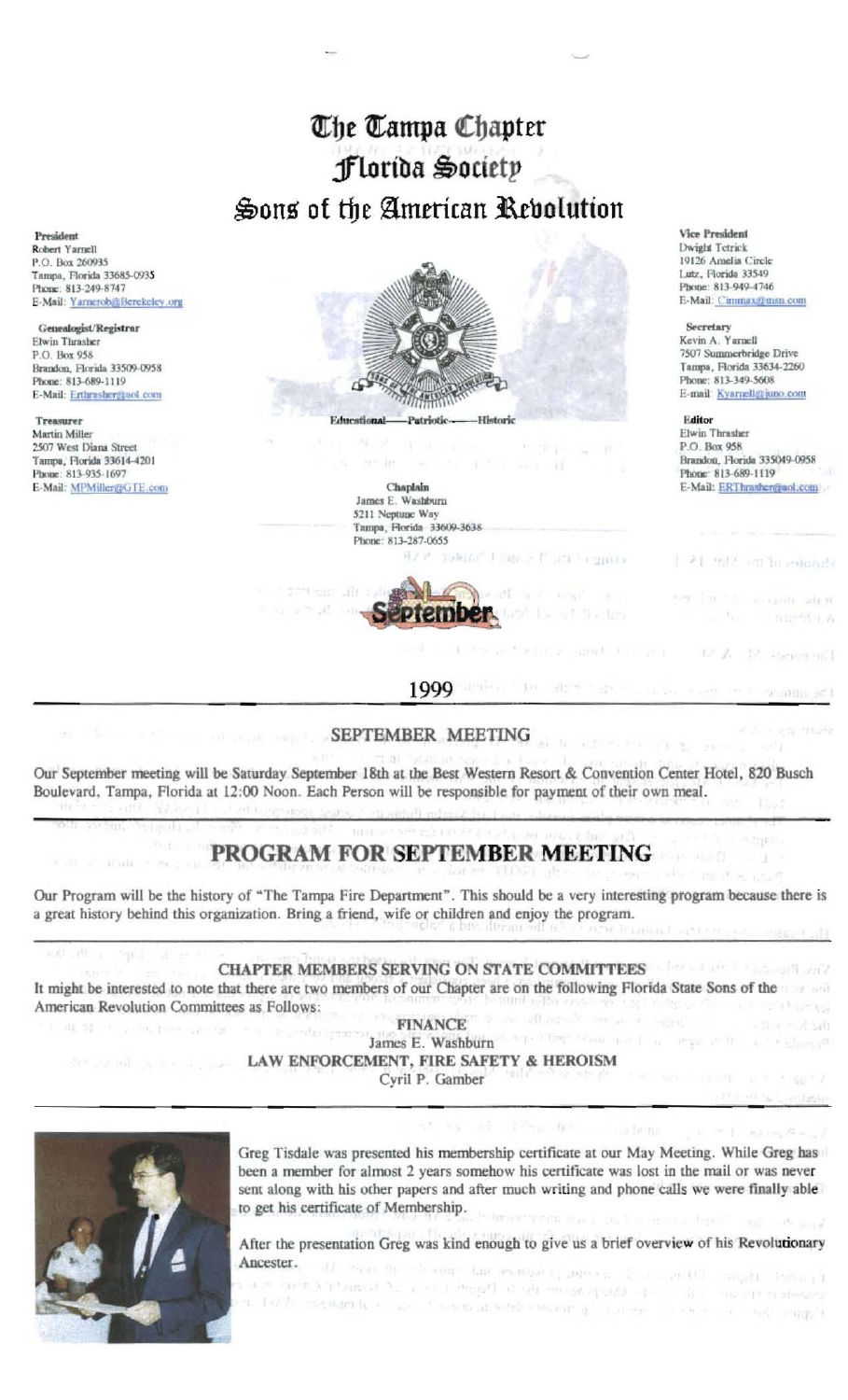### The Campa Chopler **LAW ENFORCEMENT AWARD**



Vice President Dwight Tetrick presenting Deputy Charles O'Daniel the SAR Law Enforcement Award. Officer O'Daniel is one of 9 deputies that cover 140 Schools in Hillsborough County presenting many classes one of which is the Jr. Deputy Law and Citizenship class.

#### Minutes of the May 15, 1999 meeting of the Tampa Chapter, SAR

In the absence of the President (due to illness) Vice President Tetrick called the meeting to order at 12:05. Chaplain Jim Washburn offered the invocation and VP Tetrick lead the pledge to the flag and the pledge to the SAR.

The guests, Mr. & Mrs. Charles O'Daniel, Curby Halbert, Femi Richie, and Janet Tetrick, were introduced.

The minutes were approved as reported in the last newsletter.

Secretary's report:

- The secretary reported on the last of the JROTC presentations. In total the chapter presented seven bronze and three silver medals to units in our area. This is the largest number in many years.
- The local CAR chapter sent an invitation for the SAR members to attend their annual Memorial Day observance to be held at the war memorial in Lutz on Sat. May 29th.
- The chapter received a third place award in the Earl Marlin Publicity Contest sponsored by the FLSSAR. This earned the chapter a ribbon for our flag and a cash award of \$25.00 for the treasury. The secretary offered the chapter's appreciation to Elwin Thrasher our newsletter editor who did the lion's share of the work necessary to earn this award. Pictures from the last meeting where the JROTC awards were presented were available for viewing prior to their inclusion
- in the chapter scrapbook.

The treasurer reported the financial activity for the month and a balance of \$2317.22.

Vice President Tetrick read a note from President Yarnell. The note discussed the significant strides made by the chapter in the last few years in two main areas. First, our programs have been consistently strong and very topical for our organization. We have learned that many of the other local chapters offer limited programming or programming on topics that are not always germane to the Revolution or other historical events. Secondly, we've made real progress in repairing our reputation with the state society. President Yarnell thought that it was important to pause and appreciate our accomplishments as the spring meetings come to an end.

A board of governors meeting was scheduled for Mon. May 31, 1999 at 6:30pm. The officers will coordinate items for the fall meetings at that time.

Vice President Tetrick presented Greg Tisdale with his, long awaited, certificate of membership. Greg then gave a brief overview of his ancestor.

The meeting adjourned for lunch.

Vice President Tetrick introduced our guest and presented the SAR Law Enforcement Medal to Deputy Charles O'Daniel. The deputy then gave a short talk about his work for the county sheriff's department.

Currently, Deputy O'Daniel works in crime prevention and primarily with youth. He is one of nine deputies that cover the 140 schools in Hillsborough County. One program, the Jr. Deputy Law and Citizenship classes, was explained to the membership. The Deputy also shared with the membership stories related to one of his personal interests- WWII aviation. The presentation was informative, interesting, and enjoyed by all.